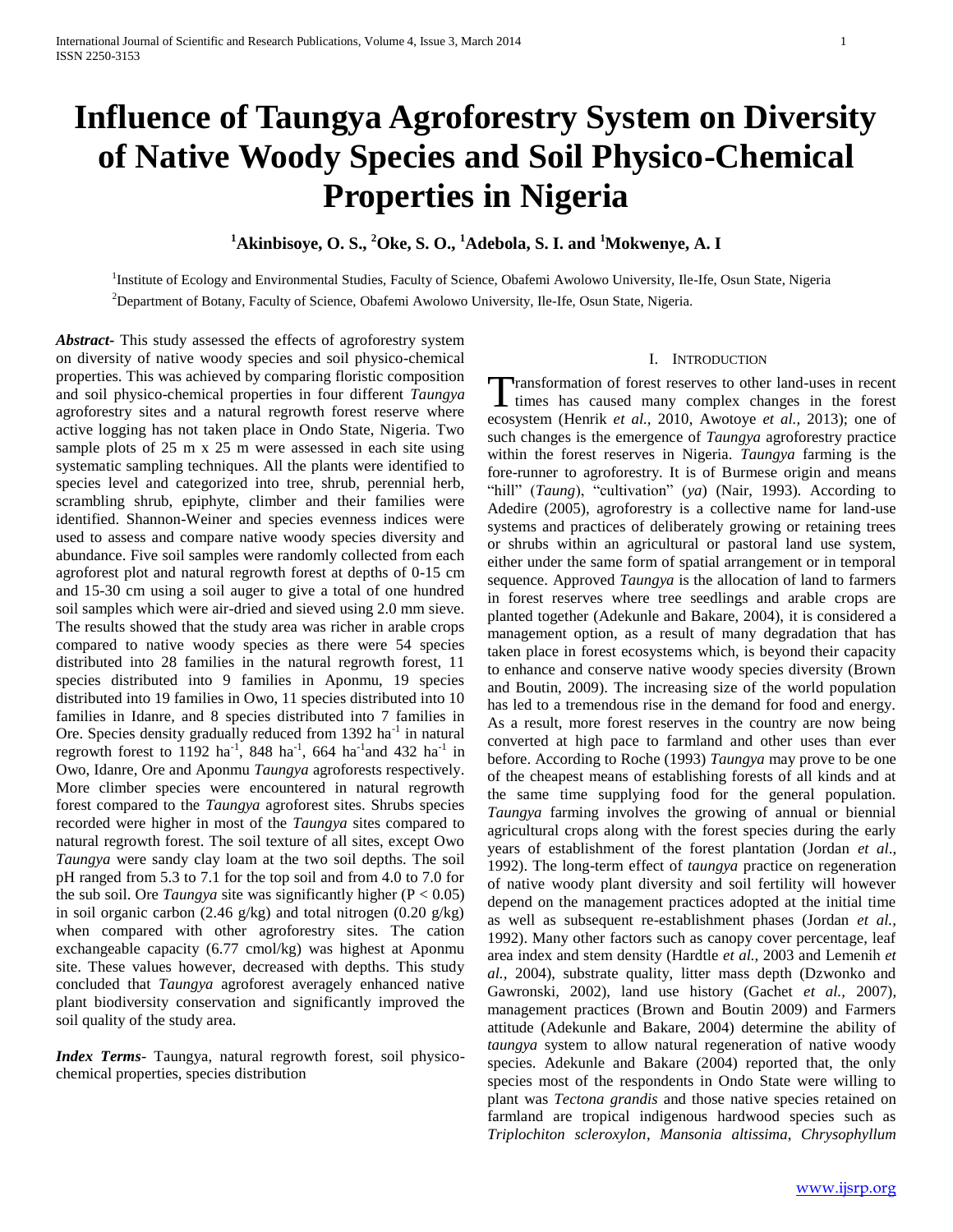*albidum*, *Celtis zenkeri*, *Milicia excelsa*, *Khaya ivorensis*, *Afzelia africana*, *Strombosia pustulata*, *Treculia africana*, etc. It is important to understand that agroforests are not specifically conceived by farmers to allow biodiversity conservation, instead biodiversity restoration in agroforests results mainly from unintentional processes (Michon and de Foresta, 1995). Nevertheless, with the wide practice of *taungya* and many other agroforestry practices, it is important that further studies are carried out to assess the extent to which these methods of land use can provide habitat for indigenous woody species diversity especially in the tropics. Hence this paper seeks to highlight the contribution of *taungya* agroforestry system as a type of land use method adopted in forest reserve management to conserve native woody species diversity and maintain soil fertility.

#### II. MATERIALS AND METHODS

## **Study Area**

 The study was carried out in five locations namely, Idanre (Latitude N  $06^{\circ}$  44 20<sup>1</sup>, Longitude E  $004^{\circ}$  46 44<sup>1</sup>), Owo (Latitude N 06<sup>0</sup> 57.32<sup>1</sup>, Longitude E 005<sup>0</sup>.37.41.4<sup>1</sup>), Aponmu (Latitude N07<sup>0</sup>14.67<sup>1</sup>, Longitude E005<sup>0</sup> 02.53<sup>1</sup>), Ore (Latitude N 06<sup>0</sup> 44. 19<sup>1</sup>, Longitude E  $004^{\circ}$  46.43<sup>1</sup>) and Natural regrowth forest (Latitude N07 $^0$  15.03<sup>1</sup>, Longitude E005 $^0$ 02.39<sup>1</sup>). Aponmu in Ondo State, Nigeria. There are two distinct geological regions in the study area. First, is the region of sedimentary rocks in the southern part (i.e Idanre and Ore sites), and secondly, the region of Pre-Cambrian Basement Complex rocks in the northern part (i.e Aponmu and Owo sites), the basement complex is mainly of the medium grained gneisses. These are strongly foliated rocks frequently occurring as out crops. A small proportion of the area, especially to the northeast, overlies the coarse grained granites and gneisses, which are poor in dark ferromagnesian minerals (Smyth and Montgomery, 1962). And the soils derived from the Basement complex rocks are mostly well drained, with a medium texture. The soils, classified as Ondo Association, are of high agricultural value for both tree and arable crops.

 The climate of the sites is of the lowland tropical rain forest type, with distinct wet and dry seasons. In the southern part (i.e Idanre and Ore sites), the mean monthly temperature is 27°C, with a mean monthly range of  $2^{\circ}C$ , while mean relative humidity is over seventy five percent. However, in the northern part (i.e Aponmu and Owo sites), the mean monthly temperature and its range are about 30°C and 6°C respectively. The mean monthly relative humidity is less than seventy percent. In the southern part, rain falls throughout the year, but the three months of November, December and January may be relatively dry. The mean annual total rainfall exceeds 2000 millimetres. However, in the northern part, there is marked dry season from November to March when little or no rain falls. The total annual rainfall in the northern part, therefore, drops considerably to about 1800 millimetres.

 The natural vegetation of the sites is of the high forest, composed of many varieties of hardwood timber. The *Taungya*  sites were part of forest reserve formerly but now de-reserved.

## **Survey Method**

 Four *taungya* agroforestry sites and one natural regrowth forest site were used in order to determine the floristic composition, species diversity and soil physico-chemical properties within each site. Two sample plots of 25 m x 25 m, were mapped out in each site. A *Taungya* agroforest plantation which was established in the year 2007 was used for the whole assessment in each location. All plant species were identified on the field to species level. Those that could not be identified on the field were collected, labelled and brought to Ife Herbarium for proper identification. The woody species were identified and enumerated and their girths at breast height (GBH) cm were

#### **Plant Parameter Measurements**

measured using girthing tape.

The following parameters were measured in each site:

 Plant species density, tree height, girth at breast height (GBH), basal area, Shannon-Weiner diversity index  $H<sup>1</sup>$ , index of species richness, and Simpson index of similarity.

**Plant species density (ha<sup>1</sup>):** Plant species density (ha<sup>-1</sup>) was calculated as the number of plant species per plot converted to hectare using the formula below: x

|  |  | Plant species density $(ha^{-1})$ = 25 x 25 x 10,000 |  |
|--|--|------------------------------------------------------|--|
|  |  |                                                      |  |

Where  $x =$  Number of plant species

**Relative density:** This was calculated using the formula below:

|      |   | .   |   |  |
|------|---|-----|---|--|
| -RD  | - | 100 | X |  |
|      |   |     |   |  |
| . (2 |   |     |   |  |

Where  $x =$  number of plant species

 **Tree height:** Tree height of each woody species within each plot was measured using a graduated ranging pole.

Girth at breast height (GBH) and Basal area  $(m^2)$ : Within each plot, woody plant girths were measured at breast height (GBH) with a tape for trees that were 3m or more tall and at mid-point for those less than 3m tall. The girth measurements were used to calculate the basal area of each tree using the formula below:  $c^2$ 

| Ba | area |  | __ |
|----|------|--|----|
|    |      |  |    |

(3)

Where  $c =$  girth at breast height in meters

 $\pi$  = constant value of 3.14

The basal area  $(m^2 \text{ ha}^{-1})$  for each species and all the woody species were calculated for each plot according to equation (3).

 **Shannon-Weiner diversity index H<sup>1</sup> : It was calculated using equation (4):**

Shannon-Weiner diversity index 
$$
(H^1)
$$
 =  $\sum_{i=1}^{n} p_i \ln(p_i)$ .

Where

 $H<sup>1</sup>$  = Shannon-Weiner diversity index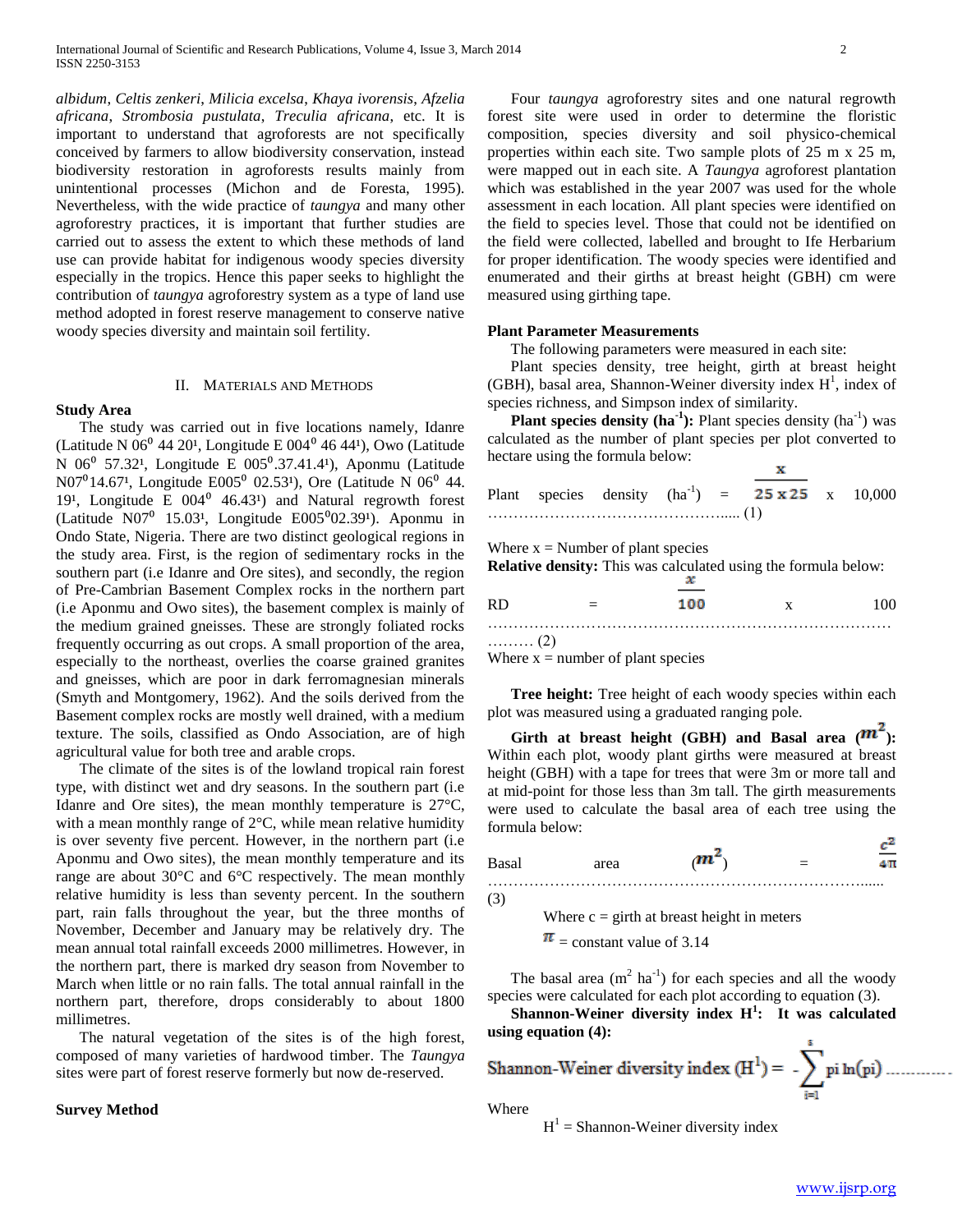$S =$  total number of species in the plot

 $P_i$  = proportion of a species to the total number of plants in the community

 $ln =$ natural logarithm

 **Menhinick's index of species richness:** and this was calculated as:

|    | . (5)                            |                                                          |   |               |
|----|----------------------------------|----------------------------------------------------------|---|---------------|
|    |                                  | $d =$ Menhinick's index of species richness              |   |               |
|    | $s =$ number of species per plot |                                                          |   |               |
|    | $n =$ number of plant per plot   |                                                          |   |               |
|    |                                  | Simpson index of similarity: and this was calculated as: |   |               |
|    |                                  |                                                          |   |               |
| SI |                                  | 100                                                      | X | $(a+b+c+d+e)$ |

…. (6)

a = Number of species present in both site under consideration  $b =$  Number of species present in site 1 but absent in site 2  $c =$ Number of species present in site 2 but absent in site 1

……………………………………………………………………

d= Number of species present in site 3 but absent in site 1 and 2 e= Number of species present in site 4 but absent in site 1, 2 and 3

## **Soil Sampling**

 Five quadrats of 5m x 5m were made within each 25m x 25m plot from where soil samples were randomly collected from each plot of agroforest and natural regrowth forest at depths of 0-15cm and 15-30cm using a soil auger to give a total of one hundred soil samples which were air-dried and sieved using 2.0 mm sieve.

## **Soil Laboratory Analysis**

 Water Holding Capacity of the Soil was determined according to the method of Pramer and Schmidt (1964). The soil bulk density was determined by adopting core method (Blake and Hartge, 1986), particle size by hydrometer method (Bouyoucous, 1962), organic matter and carbon by Walkley-Black wet oxidation method (Nelson and Sommers, 1982) as well as total nitrogen by micro-kjeldal digestion method (Bremner *et al.,* 1994). The soil pH was measured electrometrically in water at 1:2 soil/water ratio using pH meter (Rhoades, 1996). Exchangeable acidity was determined by titration method (Mclean, 1965). Available phosphorus was determined by using Bray No.1 method, while exchangeable cations  $(K^+, Ca^{2+}, Na^+$  and  $Mg^{2+})$  was determined using 1M NH4OAc buffered at pH 7.0 as extractant. Also, the Atomic Absorption Spectrophotometer was used to read the  $K^+$  and  $Na^+$ 

concentrations in the soil samples. In the data analysis, one way analysis of variance (ANOVA) and Duncan multiple range tests were employed to separate treatment means with a significance level of  $P < 0.05$ .

#### III. RESULTS

## **Vegetation parameters**

## **Density of the Woody Species (per hectare) in all the Five Study Sites**.

 The density of the woody species (per hectare) in all the five study sites is presented in Table 1. There was a total of 432 plants ha-1 consisting of 11 species in Aponmu site where *Cola gigantea* was the native species with the highest density while *Albizia adanthifolia, Alchornea cordifolia, Antiaris toxicaria, Blighia sapida, Lecaniodescus cupanioides, Margaritaria discoidea* and *Vernonia amygdalina* had the lowest density of 8 plants ha<sup>-1</sup> each. In Idanre site, 832 individual plants ha<sup>-1</sup> consisting of 9 species were assessed *Rauvolfia vomitoria* had the highest density of 56 plants ha-1 while *Capsicum frutescens*  and *Lonchocarpus cyanescens* had the lowest density of 8 plants ha<sup>-1</sup> each. Owo site had 1176 individual plants ha<sup>-1</sup> consisting of 17 species where *Ficus exasperata* had the highest density of 24 plants ha-1 while *Antiaris toxicaria, Baphia nitida, Cola gigantea, Deinbollia pinnata, Ficus mucoso, Lecaniodescus cupanioides, Mallotus opupositifolius, Markhamia tomentosa, Newbouldia laevis, Ricinodendron heudelotii, Uvaria chamae* and *Vernonia*  amygdalina had the lowest density of 8 plants ha<sup>-1</sup> each. Ore site had  $664$  individual plants ha<sup>-1</sup> consisting of 8 species where *Vernonia amygdalina* had the highest density of 56 plants ha<sup>-1</sup> while *Cola millenii* had the lowest density of 16 plants  $ha^{-1}$ . Natural regrowth forest site had 1392 plants ha<sup>-1</sup> consisting of 49 species where *Cola gigantea* had the highest density of 280 plants ha-1 while *Bosqueia angolensis*, *Brachystegia euryoma, Deinbollia pinnata, Ficus mucoso, Ficus sur, Lecaniodescus cupanioides, Mallotus oppositifolius, Markhamia tomentosa, Buchholzia coriacea*, *Cathium spp, Cnestis ferruginea, Cuviera acutiflora, Diospyros menbuttensis, Drypetes gilgiana, Glyphaea brevis, Helalobus monopetalus, Holoptelea grandis, Lecaniodescus cupanioides, Margaritaria discoidea*, *Myrianthus arboreus, Picralima nitida, Pterocarpus osun, Ricinodendron heudelotii, Stemonocoleus micranthus, Sterculia oblonga, Sterculia rhinopetala* and *Terminalia superba* had the lowest density of 8 plants  $ha^{-1}$  each. Overall, site E had the highest native woody species density per hectare (1392 ha<sup>-1</sup>) while site A had the lowest  $(432 \text{ ha}^{-1})$ .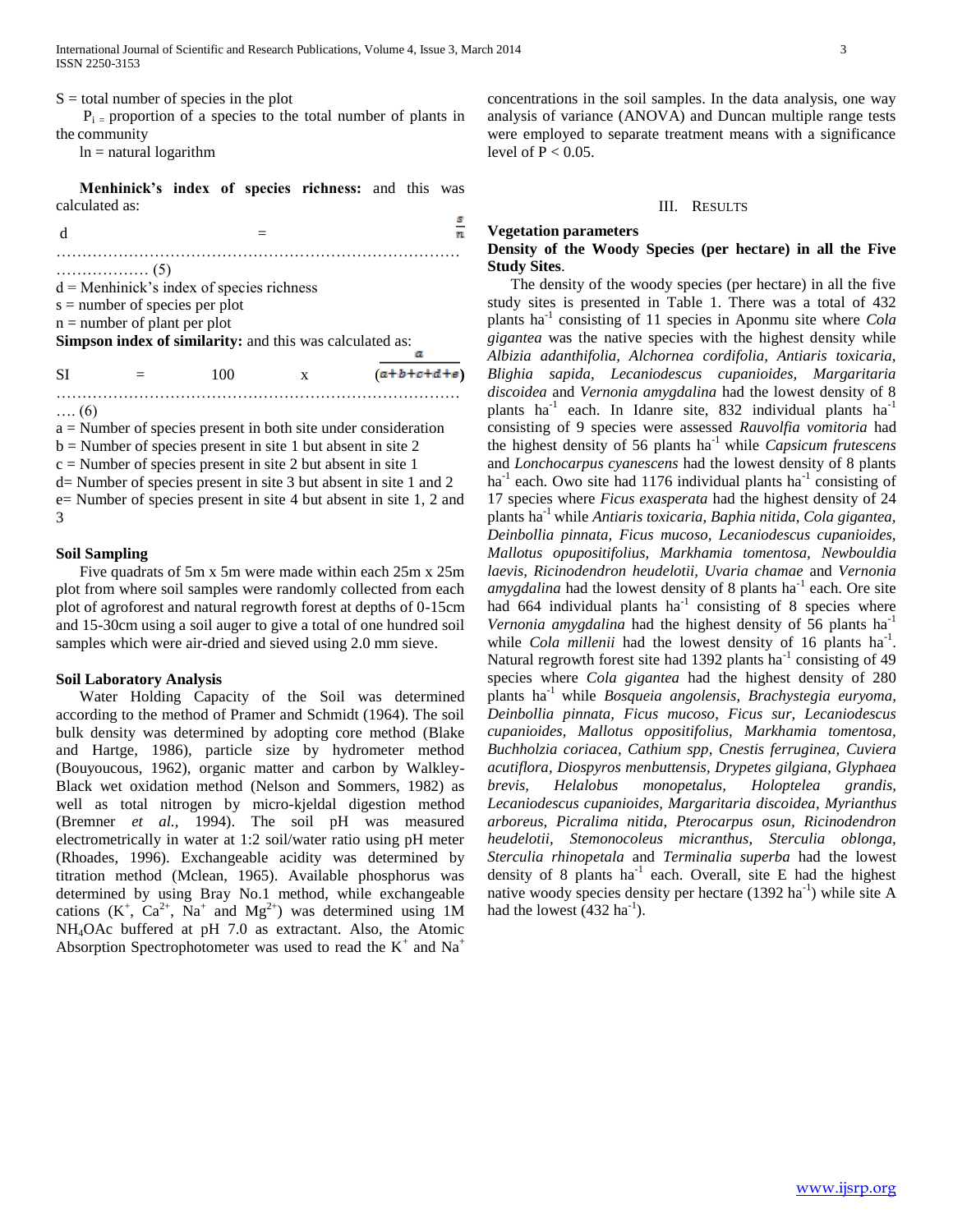## Table 1: Density of woody species (per hectare) in all five of the study sites.

|                |                                   |                 | Density ha <sup>-1</sup> |                          |                          |                          |                |
|----------------|-----------------------------------|-----------------|--------------------------|--------------------------|--------------------------|--------------------------|----------------|
| S/N            | <b>SPECIES</b>                    | <b>FAMILY</b>   | Aponmu                   | Idanre                   | Owo                      | <b>Ore</b>               | Natural forest |
| $\mathbf{1}$   | Albizia adanthifolia              | Mimosoideae     | 8                        | 16                       |                          |                          |                |
| $\overline{c}$ | Albizia zygia                     | Mimosoideae     |                          |                          |                          |                          | 16             |
| 3              | Alchornea cordifolia              | Euphorbiaceae   | 8                        | 16                       |                          | L,                       |                |
| 4              | Antiraris toxicaria               | Moraceae        | 8                        | $\overline{a}$           | 8                        |                          | 16             |
| 5              | Baphia nitida                     | Papilionaceae   | ÷                        | $24 \pm 8$               | 8                        | 16                       | $24 \pm 8$     |
| 6              | Blighia sapida                    | Sapindaceae     | 8                        | ÷.                       | $24 \pm 8$               | L.                       | $32+16$        |
| 7              | Bosqueia angolensis               | Moraceae        |                          |                          |                          | $\overline{\phantom{0}}$ | 8              |
| 8              | Brachystegia euryoma              | Caesalpiniodeae |                          |                          |                          | ÷                        | 8              |
| 9              | Buchholzia coriacea               | Capparaceae     |                          |                          |                          |                          | 8              |
| 10             | Capsicum frutescens               | Solanaceae      |                          | 8                        |                          |                          |                |
| 11             |                                   | Compositae      |                          |                          |                          |                          | 8              |
| 12             | Cathium spp<br>Celtis mildbraedii | Ulmaceae        |                          |                          |                          |                          | 16             |
| 13             | Celtis zenkeri                    |                 |                          |                          |                          |                          | $40\pm8$       |
|                |                                   | Ulmaceae        |                          |                          |                          |                          | 32             |
| 14<br>15       | Chrysophyllum albidum             | Sapotaceae      |                          |                          |                          |                          |                |
|                | Cleistopholis patens              | Annonaceae      |                          |                          |                          |                          | 16             |
| 16             | Cnestis ferruginea                | Connaraceae     |                          |                          |                          |                          | 8              |
| 17             | Cola gigantea                     | Sterculiaceae   | 16                       |                          | 8                        | $\overline{a}$           | 280            |
| 18             | Cola millenii                     | Sterculiaceae   |                          |                          |                          | 8                        | 48             |
| 19             | Cuviera acutiflora                | Rubiaceae       |                          |                          |                          |                          | 8              |
| 20             | Deinbollia pinnata                | Sapindaceae     |                          |                          | $\,8\,$                  |                          |                |
| 21             | Diospyros dendo                   | Ebenaceae       |                          |                          |                          |                          | 64             |
| 22             | Diospyros menbuttensis            | Ebenaceae       |                          |                          |                          |                          | 8              |
| 23             | Diospyros soubreana               | Ebenaceae       |                          |                          |                          |                          | 80±16          |
| 24             | Drypetes chevalieri               | Euphorbiaceae   |                          |                          |                          |                          | 64             |
| 25             | Drypetes gilgiana                 | Euphorbiaceae   |                          |                          |                          |                          | 8              |
| 26             | Enanthea chlorantha               | Annonaceae      |                          |                          |                          |                          | 16             |
| 27             | Faraga macrophylla                | Rutacea         |                          |                          |                          | ÷                        | 16             |
| 28             | Ficus mucoso                      | Moraceae        |                          |                          | 8                        |                          | 8              |
| 29             | Ficus exasperate                  | Moraceae        |                          |                          | $24 + 8$                 | ÷.                       | $\overline{a}$ |
| 30             | Ficus sur                         | Moraceae        |                          |                          | ÷,                       | ÷,                       | $\blacksquare$ |
| 31             | Funtumia elastica                 | Apocynaceae     |                          |                          |                          | 16                       | $104 + 24$     |
| 32             | Glyphaea brevis                   | Tiliaceae       |                          |                          |                          | ÷                        | 8              |
| 33             | Helalobus monopetalus             | Annonaceae      |                          |                          |                          | ÷                        | 8              |
| 34             | Holoptelea grandis                | Ulmaceae        |                          |                          |                          | L,                       | 8              |
| 35             | Lannea welivitschii               | Anacardiaceae   |                          |                          |                          |                          | 16             |
| 36             | Lencaniodescus cupanioides        | Sapindaceae     | 8                        |                          | 8                        | ÷                        | 8              |
| 37             | Lonchocarpus cyanescens           | Papilionaceae   |                          | $\,$ 8 $\,$              |                          |                          | $\blacksquare$ |
| 38             | Lonchocarpus sericeus             | Papilionaceae   |                          |                          |                          |                          | 16             |
| 39             | Mallotus oppositifolius           | Euphorbiaceae   |                          |                          | 8                        |                          | $72 + 8$       |
| 40             | Manihot esculentum                | Euphorbiaceae   | $64 \pm 16$              | $456 \pm 24$             | $608 + 96$               | $352 + 48$               | $\overline{a}$ |
| 41             | Mansonia altissima                | Sterculiaceae   |                          | $\overline{\phantom{a}}$ | $\overline{\phantom{a}}$ |                          | $40\pm8$       |
| 42             | Margaritaria discoidea            | Euphorbiaceae   | 8                        |                          |                          |                          | 8              |
| 43             | Markhamia tomentosa               | Bignomiaceae    |                          |                          | 8                        |                          | $\blacksquare$ |
| 44             | Microdesmis puberula              | Pandaceae       |                          |                          |                          |                          | 32             |
| 45             | Milicia excelsa                   | Moraceae        |                          |                          |                          |                          | 16             |
| 46             | Musa parasidica                   | Musaceae        | 8                        |                          |                          |                          |                |
| 47             | Musa sapientum                    | Musaceae        |                          | $96 \pm 16$              | $224 \pm 32$             | $128 + 16$               | $\overline{a}$ |
| 48             | Myrianthus arboreus               | Moraceae        |                          |                          | $\overline{\phantom{a}}$ |                          | 8              |
| 49             | Newbouldia laevis                 | Bignoniaceae    |                          |                          | 8                        |                          | $\blacksquare$ |
| 50             | Picralima nitida                  | Apocynaceae     |                          |                          |                          | ÷,                       | 8              |
| 51             | Pterocarpus osun                  | Papilionaceae   |                          |                          |                          | ä,                       | 8              |
| 52             | Rauvolfia vomitoria               | Apocynaceae     |                          | $56 \pm 8$               | $\blacksquare$           | 16                       |                |
| 53             | Ricinodendron heudelotii          | Euphorbiaceae   |                          |                          | $\,8\,$                  |                          | 8              |
| 54             | Rinorea dentate                   | Violaceae       |                          |                          |                          |                          | $24 \pm 8$     |
| 55             | Rothmannia longiflora             | Rubiaceae       |                          |                          |                          |                          | 16             |
|                |                                   |                 |                          |                          |                          |                          |                |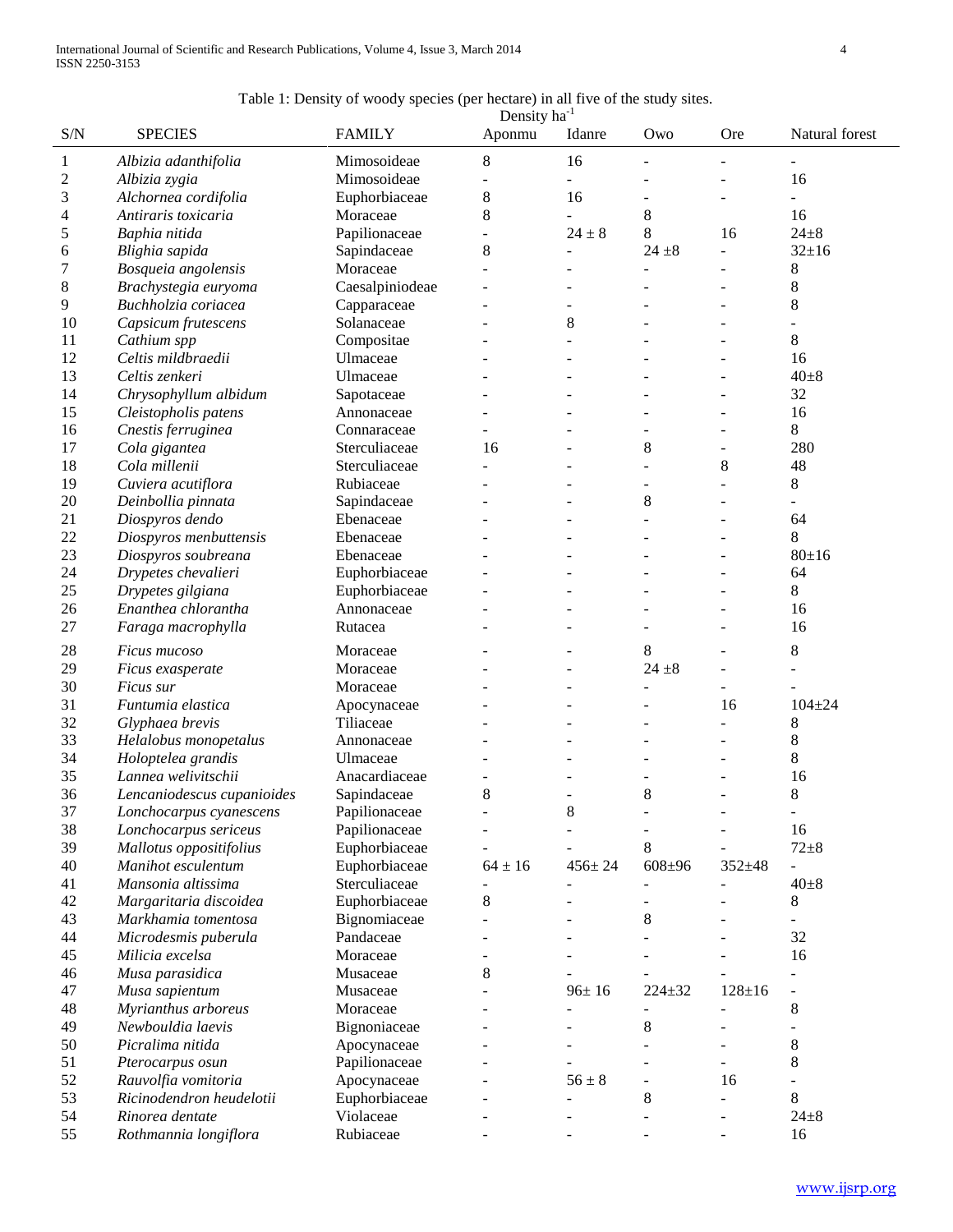International Journal of Scientific and Research Publications, Volume 4, Issue 3, March 2014 5 ISSN 2250-3153

| 56 | Sorindeia warneckei      | Anacardiaceae    |              |            |          |           | 24                       |
|----|--------------------------|------------------|--------------|------------|----------|-----------|--------------------------|
| 57 | Stemonocoleus micranthus | Caesalpinioideae | -            |            |          |           |                          |
| 58 | Sterculia oblonga        | Sterculiaceae    |              |            |          |           |                          |
| 59 | Sterculia rhinopetala    | Sterculiaceae    |              |            |          |           |                          |
| 60 | Strombosia pustulata     | Olacaceae        | -            |            |          |           | $72 + 24$                |
| 61 | Tectona grandis          | Verbenaceae      | $288 \pm 32$ | $152 + 24$ | $200+24$ | $72 + 24$ | $\overline{\phantom{a}}$ |
| 62 | Terminalia superba       | Combretaceae     |              |            |          |           |                          |
| 63 | Trichilia prieuriaria    | Meliaceae        |              |            |          |           | 24                       |
| 64 | Uvaria chamae            | Annonaceae       |              |            |          |           |                          |
| 65 | Vernonia amygdalina      | Asteraceae       | δ            |            |          | $56 + 24$ | $\overline{\phantom{0}}$ |
|    | Total                    |                  | 432          | 832        | 176      | 664       | 1392                     |

 $*$   $\pm$  Standard Error.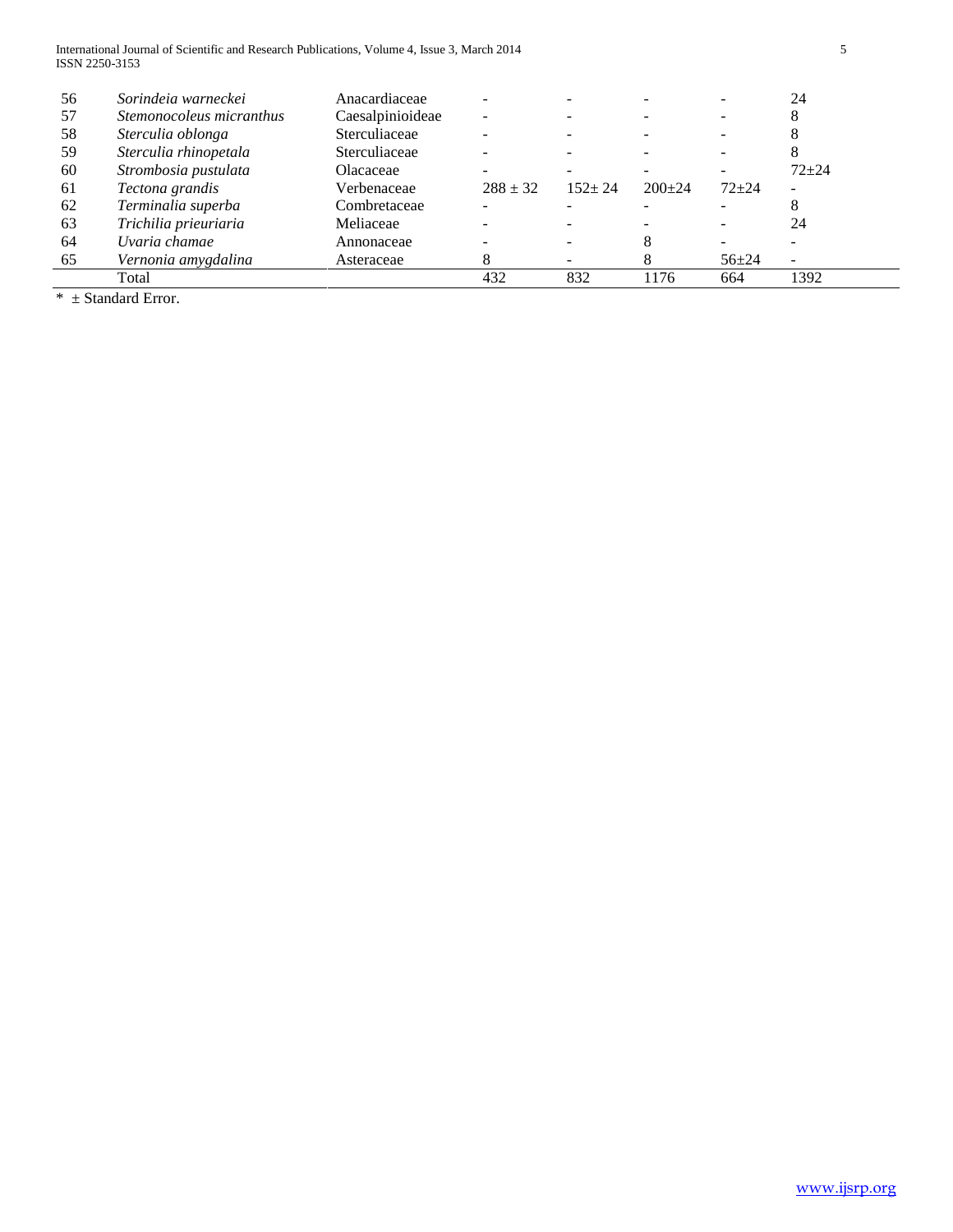International Journal of Scientific and Research Publications, Volume 4, Issue 3, March 2014 6 ISSN 2250-3153

## **Comparison of Vegetation Variables of the Five Study Sites.**

 The comparative analysis of the vegetation parameters which include, density per hectare, mean GBH, mean height, most abundant family, most abundant species, habit, Shannon-Weiner index of diversity, index of species richness, basal area, Sorenson index of similarity is presented in Table 2. There was considerable variation in the plant species composition and abundance in all the five study sites. The most abundant plant species encountered in Aponmu *Taungya* agroforest and in natural regrowth forest was the *Cola gigantea* and in Idanre, Owo and Ore (*Taungya* agroforests) *Rauvolfia vomitoria, Ficus exasperata* and *Vernonia amygdalina* were the most abundant plant species encountered. The most abundant family encountered in Aponmu *Taungya* agroforest was the family Verbenaceae and in Idanre, Owo and Ore (*Taungya* agroforests) the family Euphorbiaceae was the most abundant family encountered, while the most abundant family encountered in Natural regrowth forest was the family Sterculiaceae*.* The species diversity index was found to be highest in Natural regrowth forest (H<sup>1</sup> = 3.43), low in Aponmu *Taungya* site (H<sup>1</sup> = 1.27). The assessment of similarity between the five study sites using Sorenson's index of similarity (Table 3) showed that, Idanre and Ore *Taungya* sites had the highest similarity (90.5 %) closely followed by Owo and Ore *Taungya* sites (90.1 %). The lowest similarity was found between Ore *Taungya* site and Natural regrowth forest (1.4 %) while Aponmu and Idanre *Taungya* sites had (80.0 %), Idanre and Owo

*Taungya* sites (87.5 %), Aponmu *Taungya* and Natural regrowth forest sites (21.5%), Ore and Aponmu *Taungya* sites (75.8 %), Owo and Aponmu *Taungya* sites (77.8 %), Owo *Taungya* and Natural regrowth forest sites (20.4%), Ore *Taungya* and Natural regrowth forest sites (10.51%). Highest species density of 1488 plants ha-1was encountered in the natural forest site while the lowest species density of 432 plants ha-1 was encountered in Aponmu *Taungya* sites. The comparison in terms of the basal area revealed that Natural regrowth forest had the highest basal area (25.89 m<sup>2</sup> ha<sup>-1</sup>) and Ore *Taungya* agroforest had the lowest basal area  $(1.67 \text{ m}^2 \text{ ha}^{-1})$ . The composition of plants in terms of their habit also revealed that Natural regrowth forest had the largest tree species  $(1176 \text{ ha}^{-1})$  while Ore Taungya had the lowest (334 ha<sup>-1</sup>). Owo *Taungya* agroforest site, had the largest shrub species (648 ha<sup>-1</sup>) and Aponmu *Taungya* agroforest site, had the lowest shrub species (80 ha<sup>-1</sup>). Owo *Taungya* agroforest also had the largest perennial herb species  $(224 \text{ ha}^{-1})$  and Natural regrowth forest had the lowest  $(0 \text{ ha}^{-1})$ . Scrambling shrubs were not present in all the sites except in Natural regrowth forest and Idanre *Taungya* agroforest where three and one species per hectare of scrambling shrubs were encountered respectively. The natural regrowth forest had a dense growth of trees and climbers than the *Taungya* agroforest sites. Epiphytes were not present in all the sites except in Owo and Idanre *Taungya* agroforests where eight species per hectare of epiphytes was encountered (Table 2).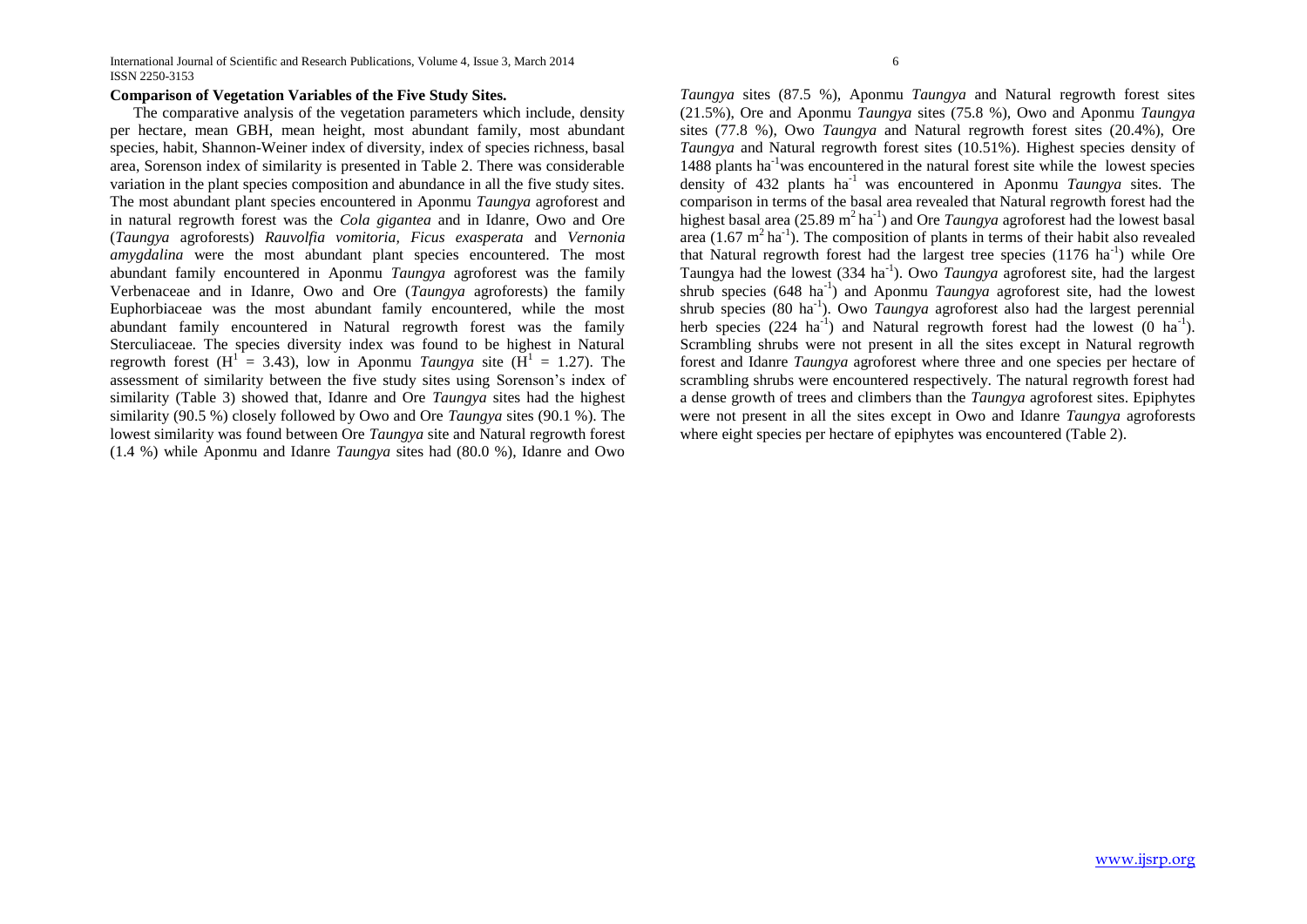| <b>SPECIES VARIABLES</b>                 | <b>APONMU</b>             | <b>IDANRE</b>          | <b>OWO</b>          | <b>ORE</b>                | <b>NATURAL</b><br><b>REGROWTH</b><br><b>FOREST</b> | <b>TOTAL</b> |
|------------------------------------------|---------------------------|------------------------|---------------------|---------------------------|----------------------------------------------------|--------------|
| Number of family                         | 9                         | 10                     | 11                  | 7                         | 28                                                 | 62           |
| Number of species                        | 11                        | 11                     | 19                  | 8                         | 54                                                 | 98           |
| Density $(ha^{-1})$                      | 432                       | 848                    | 1192                | 664                       | 1488                                               | 4624         |
| Mean basal area                          | 10.44                     | 3.23                   | 9.07                | 1.67                      | 25.89                                              | 50.29        |
| Total mean GBH                           | 234.6                     | 120.5                  | 414.97              | 80.83                     | 1241.1                                             | 2029         |
| Total mean height                        | 53.3                      | 37.7                   | 81.3                | 37.18                     | 405.3                                              | 614.78       |
| Most abundant family                     | Verbenaceae               | Euphorbiaceae          | Euphorbiaceae       | Euphorbiaceae             | Sterculiaceae                                      |              |
| Most abundant native<br>woody<br>species | Cola gigantea             | Rauvolfia<br>vomitoria | Ficus exasperate    | Vernonia<br>amygdalina    | Cola gigantea                                      |              |
| <b>HABIT DESCRIPTION</b>                 |                           |                        |                     |                           |                                                    | <b>TOTAL</b> |
| Tree                                     | 334                       | 168                    | 312                 | 112                       | 1176                                               | 2112         |
| Shrub                                    | 80                        | 560                    | 648                 | 424                       | 192                                                | 1904         |
| Perennial herb                           | 8                         | 96                     | 224                 | 128                       | $\overline{0}$                                     | 456          |
| Scrambling shrub                         | $\boldsymbol{0}$          | 8                      | $\boldsymbol{0}$    | $\mathbf{0}$              | 24                                                 | 32           |
| Epiphyte                                 | $\boldsymbol{0}$          | 8                      | 8                   | $\mathbf{0}$              | $\mathbf{0}$                                       | 16           |
| Climber<br>Shannon-Weiner                | $\overline{0}$<br>1.26623 | 8<br>1.49451           | $\Omega$<br>1.58448 | $\overline{0}$<br>1.42582 | 96<br>3.4326                                       | 104          |

## **Table 2. Summary of the vegetation comparing the five study sites**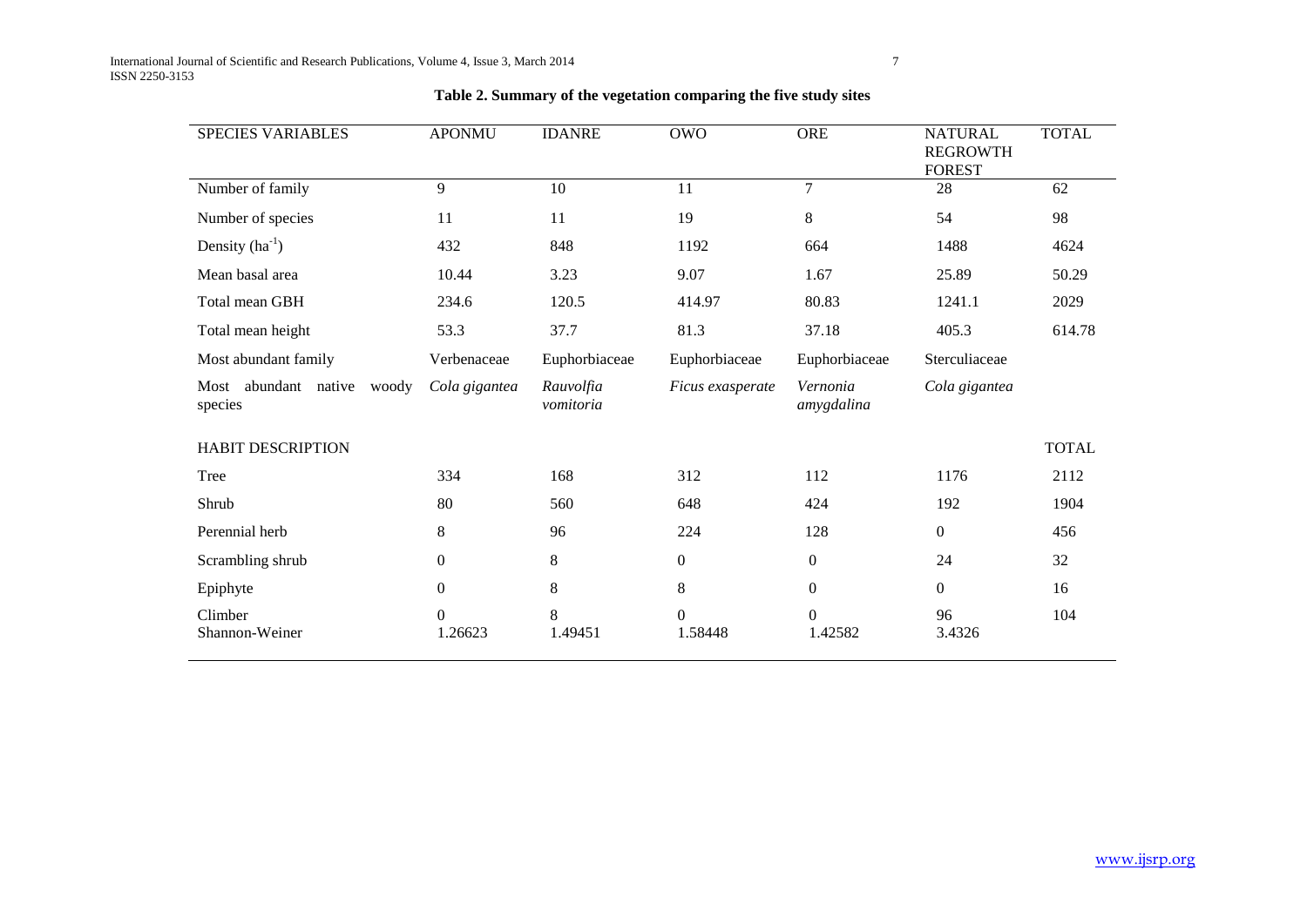International Journal of Scientific and Research Publications, Volume 4, Issue 3, March 2014 8 ISSN 2250-3153

| <b>SITES</b>            | Aponmu | Idanre                   | Owo                      | Ore                      | Natural Regrowth Forest  |
|-------------------------|--------|--------------------------|--------------------------|--------------------------|--------------------------|
|                         |        |                          |                          |                          |                          |
| Aponmu                  | -      | -                        | ۰                        | -                        | $\overline{\phantom{a}}$ |
| Idanre                  | 80.0   | $\overline{\phantom{a}}$ | $\overline{\phantom{a}}$ | $\overline{\phantom{a}}$ | -                        |
| Owo                     | 77.8   | 87.5                     | $\overline{\phantom{a}}$ | -                        | $\overline{\phantom{a}}$ |
| Ore                     | 75.8   | 90.5                     | 90.1                     | -                        | $\overline{\phantom{a}}$ |
| Natural Regrowth Forest | 21.5   | 1.4                      | 20.4                     | 10.51                    | $\overline{\phantom{a}}$ |
|                         |        |                          |                          |                          |                          |

## **Table 3: Sorenson Species Index of Similarity (%)**

## **Soil Parameters**

## **(a) Particle size distribution**

 Owo *Taungya* agroforest site had the highest sand content (70 % and 69 %) at both 0-15 cm and 15-30 cm depths respectively and *Taungya* agroforest at Aponmu site had the lowest sand (46 % and 45 %). These values were significantly different ( $P < 0.05$ ). The sand fraction is also significantly higher than silt and clay in all the sites (Table 4). The textural classification revealed that the soil of all the study sites at 0-15 cm were sandy clay loam except the *Taungya* agroforest in Owo site which was loam sand while at 15-30 cm all the five study sites were sandy clay loam.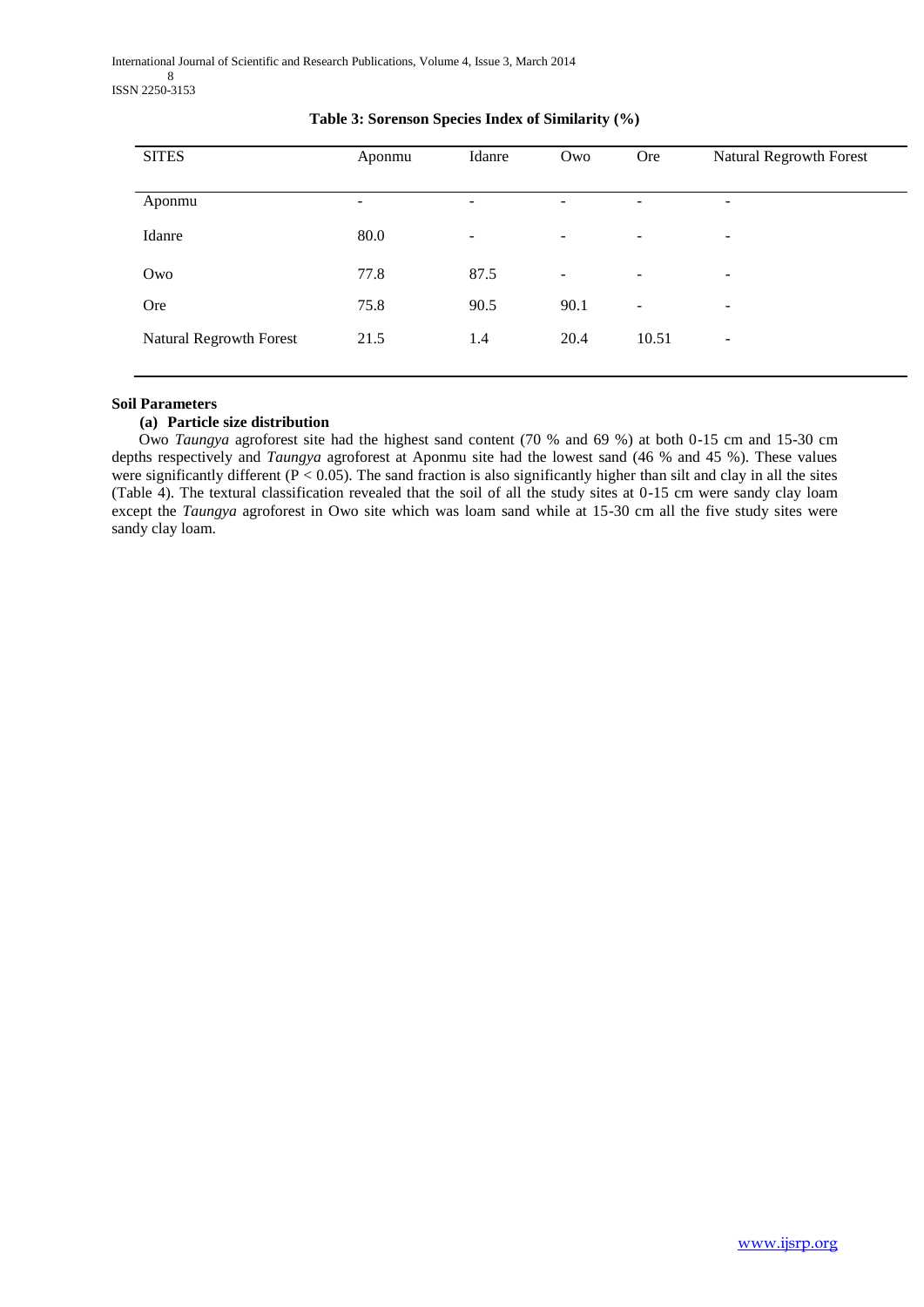|               |                                 | $0-15$ cm depth            |                   |                       |                                              | $15-30$ cm depth |                 |                       |                 |  |
|---------------|---------------------------------|----------------------------|-------------------|-----------------------|----------------------------------------------|------------------|-----------------|-----------------------|-----------------|--|
| Land use type |                                 | Silt %<br>Clay %<br>Sand % |                   | <b>Textural Class</b> | Silt<br>Clay<br>Sand<br>$\%$<br>$\%$<br>$\%$ |                  |                 | <b>Textural Class</b> |                 |  |
|               | Natural regrowth forest (NRF)   | $64^d$                     | $21^{\circ}$      | $15^{\rm b}$          | Sandy clay loam                              | $62^{\circ}$     | $20^{\circ}$    | 19 <sup>c</sup>       | Sandy clay loam |  |
|               | Taungya Agroforest Idanre (TID) | $52^{\rm b}$               | 17 <sup>b</sup>   | 31 <sup>d</sup>       | Sandy clay loam                              | 50 <sup>b</sup>  | 18 <sup>b</sup> | $20^{\circ}$          | Sandy clay loam |  |
|               | Taungya Agroforest Ore (TOR)    | $62^{\circ}$               | $15^{\mathrm{a}}$ | $23^{\circ}$          | Sandy clay loam                              | $61^{\circ}$     | 16 <sup>a</sup> | $24^d$                | Sandy clay loam |  |
|               | Taungya Agroforest Owo (TOW)    | 70 <sup>e</sup>            | $19^{bc}$         | 11 <sup>a</sup>       | Loam sand                                    | 69 <sup>d</sup>  | $20^{\circ}$    | $10^a$                | Sandy clay loam |  |
|               | Taungya Agroforest Aponmu (TAP) | 46 <sup>a</sup>            | 39 <sup>d</sup>   | $15^{\rm b}$          | Sandy clay loam                              | 45 <sup>a</sup>  | 40 <sup>d</sup> | 16 <sup>b</sup>       | Sandy clay loam |  |

## **Table 4: Particle size distribution of the soil in all the sites under consideration**

\*Values followed by the same letter in the same column are not significantly different at P < 0.05 Level according to Duncan multiple range test.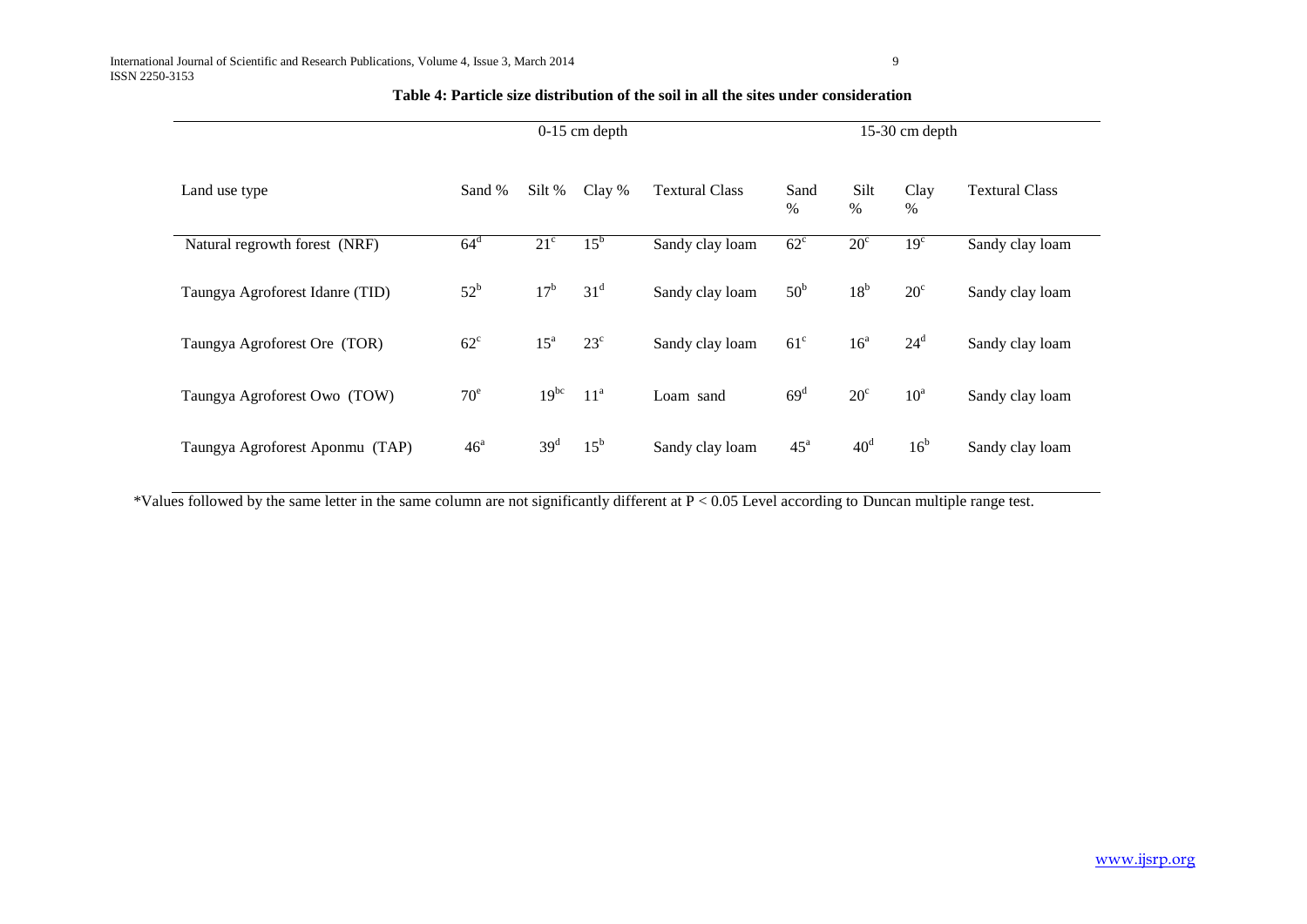International Journal of Scientific and Research Publications, Volume 4, Issue 3, March 2014 10 ISSN 2250-3153

# **(b) Soil pH**

 Aponmu *Taungya* agroforest site had the highest pH value (7.1) at 0-15 cm, closely followed by Owo *Taungya* agroforest site (7.0) while the Ore Taungya agroforest site had the lowest pH value (5.3). The *Taungya* agroforests at Aponmu and Owo sites were significantly higher ( $P < 0.05$ ) than other three sites (Table 5). The two sites also had the highest pH value (7.0) at 15-30 cm while Ore *Taungya* agroforest site had the lowest pH value (4.0). *Taungya* agroforest Aponmu and *Taungya* agroforest Owo sites were also significantly higher ( $P < 0.05$ ) than other three sites (Table 6).

## **(c) Water holding capacity**

 Aponmu *Taungya* agroforest site had the highest water holding capacity value (57.0) at 0-15 cm and Ore *Taungya* agroforest site had the lowest water holding capacity value (42.0). *Taungya* agroforest Aponmu site was significantly higher at  $(P < 0.05)$ than other four sites (Table 5). Aponmu *Taungya* agroforest site also had the highest water holding capacity value (58.0) at 15-30 cm and Ore *Taungya* agroforest site had the lowest water holding capacity (44.0). The water holding capacity of the soil in Aponmu *Taungya* agroforest site was also significantly higher ( $P < 0.05$ ) than other four sites (Table 6).

## **(d) Organic matter content**

 Ore *Taungya* agroforest site had the highest organic matter content (4.28) at 0-15 cm while Owo *Taungya* agroforest site had the lowest organic matter content (2.95). Ore *Taungya* agroforest site was significantly higher ( $P < 0.05$ ) than other four sites (Table 5). Ore *Taungya* agroforest site also had the highest organic matter content (4.23) at 15-30 cm and Owo *Taungya* agroforest site had the lowest organic matter content (1.21). Ore *Taungya* agroforest site was also significantly higher ( $P < 0.05$ ) than other four sites (Table 6).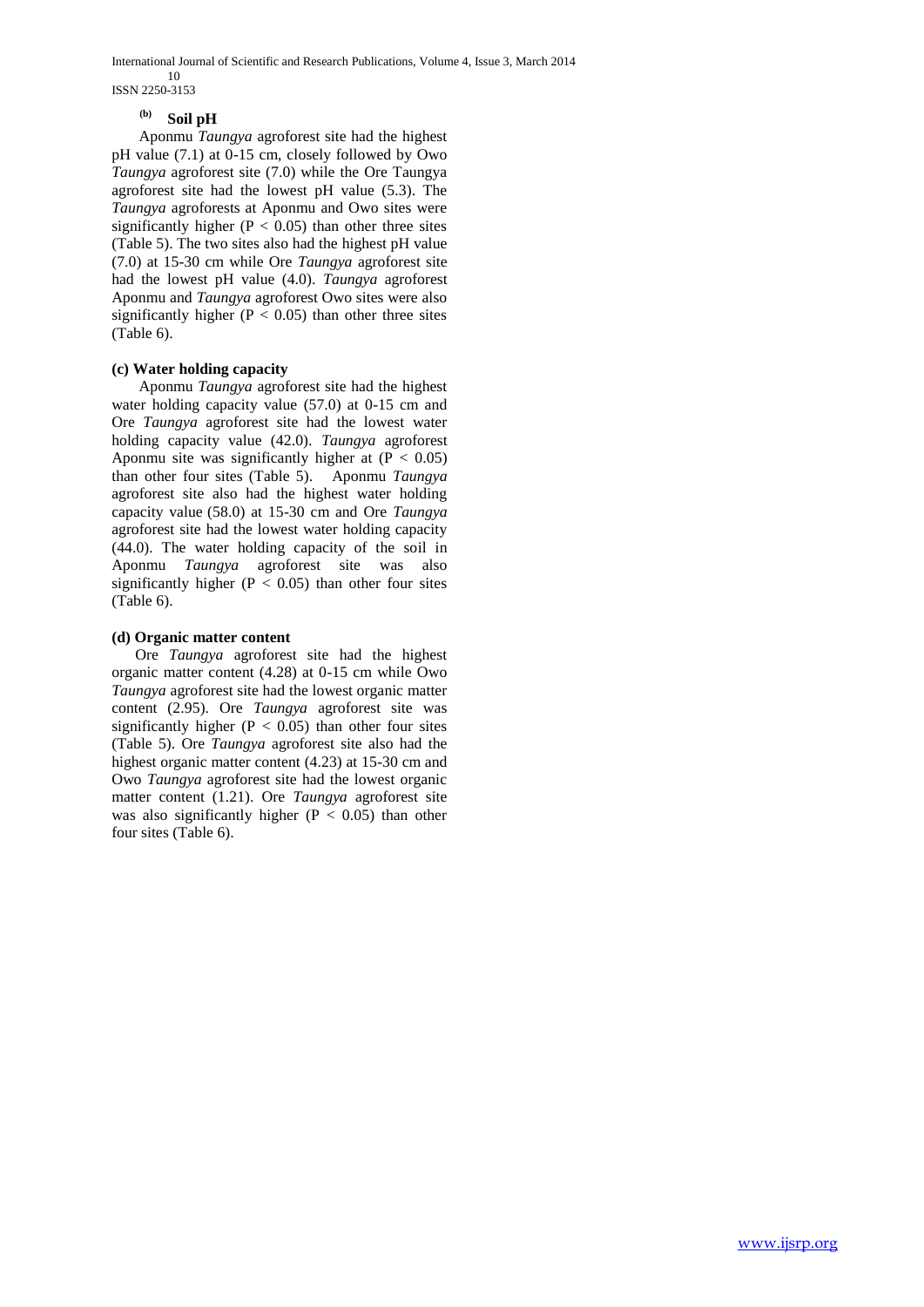| Land use type | pH               | <b>WHC</b><br>$\%$          | Om<br>g/kg                | OC<br>g/kg        | TN<br>g/kg         | $\mathbf{P}$<br>mg/kg       | Ca<br>cmol/kg     | Mg<br>cmol/kg    | $\bf K$<br>cmol/kg | Na<br>cmol/kg     | EA<br>cmol/kg     |
|---------------|------------------|-----------------------------|---------------------------|-------------------|--------------------|-----------------------------|-------------------|------------------|--------------------|-------------------|-------------------|
| <b>NRF</b>    |                  | $6.2^c$ 48.5 $^c$ 3.82 $^c$ |                           | 2.22 <sup>c</sup> | 0.166 <sup>d</sup> | 7.93 <sup>a</sup>           | 4.63 <sup>c</sup> | 0.7 <sup>d</sup> | 0.29 <sup>b</sup>  | 0.2 <sup>a</sup>  | 0.7 <sup>c</sup>  |
| <b>TID</b>    | 5.7 <sup>b</sup> | 48.3 <sup>c</sup>           | 3.56 <sup>b</sup>         | 2.07 <sup>b</sup> | 0.158c             | $13.99^d$ 3.13 <sup>a</sup> |                   | 0.5 <sup>c</sup> | 0.19 <sup>a</sup>  | $0.17^{b}$        | 0.4 <sup>b</sup>  |
| <b>TOR</b>    | 5.3 <sup>a</sup> | $42^a$                      | 4.28 <sup>d</sup>         | 2.46 <sup>d</sup> | 0.201 <sup>e</sup> | 9.33c                       | 4.0 <sup>b</sup>  | $0.4^{bc}$       | 0.21 <sup>a</sup>  | 0.16 <sup>c</sup> | 0.15 <sup>a</sup> |
| <b>TOW</b>    | 7 <sup>d</sup>   |                             | $46.6b$ 2.95 <sup>a</sup> | 1.72 <sup>a</sup> | $0.142^a$          | 9.56 <sup>c</sup>           | 4.63 <sup>c</sup> | 0.3 <sup>a</sup> | 0.2 <sup>a</sup>   | 0.16 <sup>c</sup> | 0.3 <sup>ab</sup> |
| <b>TAP</b>    | 7.1 <sup>d</sup> | 57.0 $^d$                   | 3.56 <sup>b</sup>         | 2.07 <sup>b</sup> | $0.151^{b}$        | 8.86 <sup>b</sup>           | 6.0 <sup>d</sup>  | 0.3 <sup>a</sup> | 0.31 <sup>c</sup>  | 0.16 <sup>c</sup> | 0.25 <sup>a</sup> |

**Table 5: Chemical characteristics of the top soil at 0-15 cm in the entire site under consideration**

\*Values followed by the same letter in the same column are not significantly different at P < 0.05 according to Duncan multiple range test.

TAP (SITE A): Taungya Agroforest Aponmu

Taungya Agroforest Idanre

TOW (SITE C): Taungya Agroforest Owo

TOR (SITE D): Taungya Agroforest Ore

NRF (SITE E): Natural regrowth forest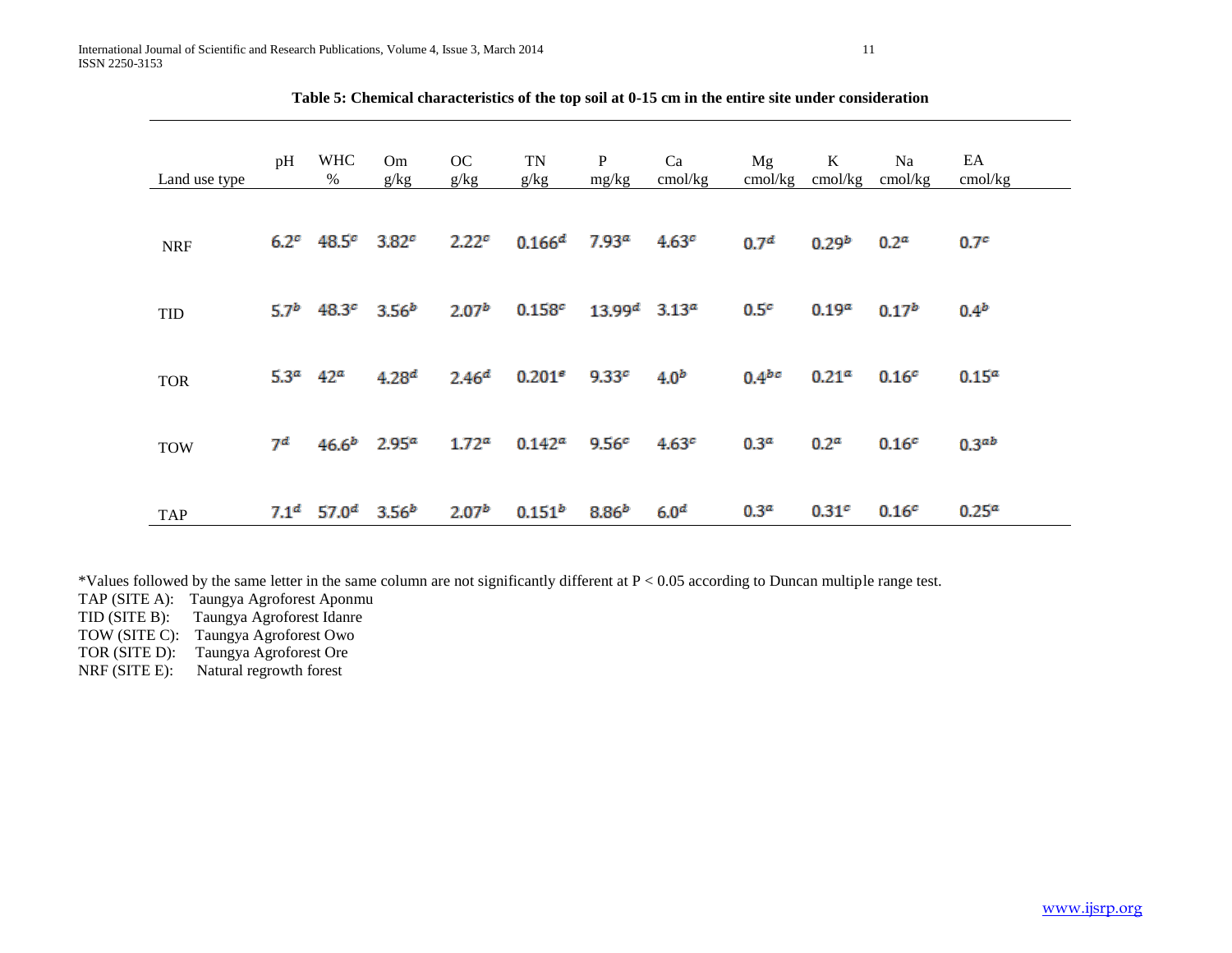| Land use type | pH               | <b>WHC</b><br>%                             | Om.<br>g/kg | OC<br>g/kg        | TN<br>g/kg                                                       | P<br>mg/kg           | Ca<br>cmol/kg | Mg<br>cmol/kg    | K<br>cmol/kg         | Na<br>$\text{cmol/kg}$ | EA<br>cmol/kg    |
|---------------|------------------|---------------------------------------------|-------------|-------------------|------------------------------------------------------------------|----------------------|---------------|------------------|----------------------|------------------------|------------------|
| <b>NRF</b>    | 6.0 <sup>c</sup> | $48.8^c$ $2.15^b$                           |             |                   | $1.25^a$ 0.093 <sup>b</sup> 10.73 <sup>b</sup> 3.50 <sup>c</sup> |                      |               | $0.5^{b}$        | 0.17 <sup>c</sup>    | 0.18 <sup>c</sup>      | 0.6 <sup>d</sup> |
| <b>TID</b>    | 4.7 <sup>b</sup> | $50.0^b$ 2.63 <sup>c</sup>                  |             |                   | $1.52b$ 0.119 <sup>d</sup> 14.92 <sup>d</sup> 1.88 <sup>a</sup>  |                      |               | $0.5^{b}$        | $0.16$ <sup>bc</sup> | $0.16^{b}$             | 0.4 <sup>c</sup> |
| <b>TOR</b>    | 4.0 <sup>a</sup> | $44.0^a$ $4.23^d$                           |             |                   | $2.46^d$ 0.192 <sup>e</sup> 15.39 <sup>e</sup> 3.25 <sup>b</sup> |                      |               | 0.6 <sup>c</sup> | $0.15^{b}$           | $0.16^{b}$             | 0.3 <sup>b</sup> |
| <b>TOW</b>    | 7.0 <sup>d</sup> | 49.7 <sup>b</sup> 1.21 <sup>a</sup>         |             | 1.70 <sup>c</sup> |                                                                  | $0.061^a$ 12.59 $^c$ | $3.25^{b}$    | 0.4 <sup>a</sup> | $0.13^{a}$           | $0.16^{b}$             | 0.2 <sup>a</sup> |
| <b>TAP</b>    |                  | $7.0^d$ 58.0 <sup>d</sup> 2.15 <sup>b</sup> |             | $1.25^{\text{a}}$ | 0.11 <sup>c</sup>                                                | 8.63 <sup>a</sup>    | $4.38^{d}$    | 0.9 <sup>d</sup> | 0.24 <sup>d</sup>    | 0.13 <sup>a</sup>      | 0.3 <sup>b</sup> |

**Table 6: Chemical characteristics of sub soil at 15-30 cm in the entire site under consideration**

\*Values followed by the same letter in the same column are not significantly different at P value of 5% Level according to Duncan multiple range test.

Legend

TAP (SITE A): Taungya Agroforest in Aponmu TID (SITE B): Taungya Agroforest in Idanre TOW (SITE C): Taungya Agroforest in Owo TOR (SITE D): Taungya Agroforest in Ore NRF (SITE E): Natural regrowth forest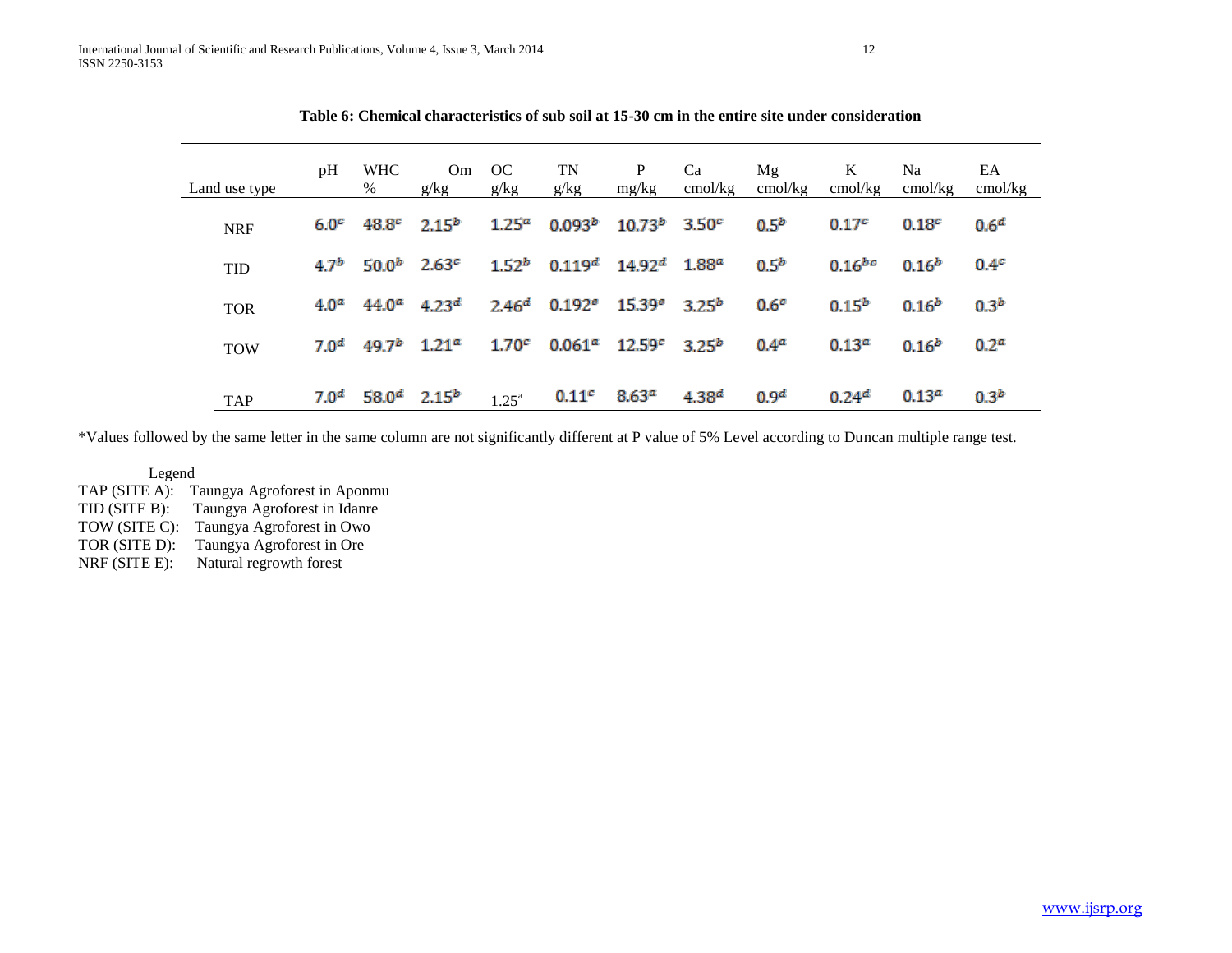## IV. DISCUSSION

## **Floristic Composition**

 Studies on the floristic composition and structure are instrumental in sustainability of forest since they play a major role in the conservation of plant species and in management of ecosystem as a whole (Tilman 1988; Ssegawa and Nkuutu, 2006). Measurement of species diversity is an indicator that helps to determine the well being of an ecological system (Magurran, 1988). Shannon-Weiner index of species diversity indices recorded, revealed that natural regrowth forest had the highest index (3.43), coupled with highest number of individual species (54) and families (28). The value of Shannon-Weiner index (H) of diversity is normally found to fall between 1.5 and 3.5, if the value is close to five it implies high diversity of a particular species (Michael, 1984; Mittermeier *et al*., 1998). Comparatively, Owo agroforest site had the highest species diversity index (1.58) among the *taungya* sites, closely followed by Idanre (1.49) and Ore (1.43), while the least was Aponmu agroforest site (1.27). The implication of this is that the natural regrowth forest is more diverse, than all the *taungya* sites investigated. Generally in terms of plant species density in all the sites examined there is variation in the plant species distribution. The result of the study revealed that natural regrowth forest had the highest native woody plant species density, when compared with the agroforest sites.

 The density of the native woody species (Trees and Shrubs) varied considerably in the different sites under consideration; the shrubs were significantly high in most of the *Taungya* sites compared to the natural regrowth forest. Perennial herbs were encountered in the four *Taungya* agroforest sites, but completely absent in the Natural regrowth forest. This was in agreement with White (1983) who noted that, in a forest the ground layer is often sparse or absent; grasses are absent and if present are localized or inconspicuous. Scrambling shrubs were only present in both natural regrowth forest and Idanre *Taungya* agroforest site. The natural regrowth forest had a dense growth of trees and climbers than the *Taungya* agroforest sites. Continuous clearing of vegetation for arable and tree crops had caused reduction in plant diversity in the *Taungya* agroforest sites because it reduces the regeneration of woody trees and climbers. The most abundant native plant species encountered in Aponmu Taungya agroforest site was *Cola gigantea,* while other economic species such as *Albizia adanthifolia, Antiaris toxicaria, Lecaniodescus cupanioides* and *Blighia sapida* were also present but in smaller numbers. This supports the position of Michon and de Foresta (1995) that agroforests help to conserve biodiversity and this is the assurance of agroforest production and reproducibility. The success recorded in Aponmu *Taungya* agroforest site was also enhanced by effective monitoring of the forest by the forest officers, due to the proximity of the forest to the state capital. In all the *Taungya* agroforest sites examined, *Tectona grandis* were the dominant species encountered and this corroborates Adekunle and Bakare (2004) who reported that the only species most of the respondents in Ondo State are willing to plant is *Tectona grandis* since, it is a fast growing exotic species with

commercial and timber values, and this indicated that Teak plantation strive well when it is planted with food crops on the same site. In Idanre, Owo and Ore *Taungya* agroforest sites, agricultural crops such as *Manihot esculentum w*as the most abundant plant species encountered this is because farmers are more interested in their agricultural crops rather than the government owned trees and native woody species. This corroborates Michon and de Foresta (1991) that simple agroforestry (i.e *Taungya* agroforests) is often dominated by agricultural crops like maize, cassava, rice, cocoa, coffee, and hence are of more interest to the agriculturists. *Manihot* spp happens to be the most planted agricultural crop in these areas due to its high yield and demand for *Manihot* products such as Gari, Fufu and others. The most abundant tree species encountered in the Natural regrowth forest were tree species (*Cola gigantea, Funtumia elastica, Diospyros species)* in *Sterculiaceae, Apocynaceae* and *Ebenaceae* families. These three families were among the most abundant families encountered by Adekunle (2006) in Shasha forest reserve that fall within lowland rainforest ecosystem of Nigeria, just like the sites investigated here. *Cola gigantea* and *Funtumia elastica* have characteristics for conspicuous seed and easy dispersal by wind. This must have enhanced their spread in the areas investigated.

 Overall result for the girth size distribution showed that natural regrowth forest had the highest number of woody species per hectare in the largest girth size (81 cm and above) and followed by Aponmu *taungya* agroforestry site. The other three (3) agroforestry sites had no woody species in the largest girth size. The implication of this is that most of the big trees might have been selectively removed by the farmers which are evidenced by the presence of many plants in the small girth sizes dominated by non-timber species. This is an indication that the original vegetation of the study sites might have been altered by some illegal activities of forest utilization and it also shows that the trees are generally immature and far below stipulated minimum girth approved for exploitation by law. It is also an indication that the forest plots are degraded.

 Sorenson's index of similarity however revealed that the *taungya* sites were not significantly different from one another. This may be due to the fact that they were all established in the same year, and they had the same tree-crop combination. However, they were significantly different from the Natural regrowth forest site. This may be attributed to the intentional removal of other plant species considered to be weeds by the farmers, since they were only paying attention to the native woody species rather than their arable crops.

## **Soil Properties**

 The species composition can have significant effect on soil physical properties, which in turn can reflect the soil fertility of a given area. The particle size distribution of the soil in all the sites under consideration revealed that the soils were sandy clay loam in all the sites at both depths except Owo *Taungya* site which was loam sand at 0-15 cm. This agrees with Oloyede (2008) that depending upon the preexisting soil conditions, tree species, rate of growth, time since establishment and plantations on agricultural land have the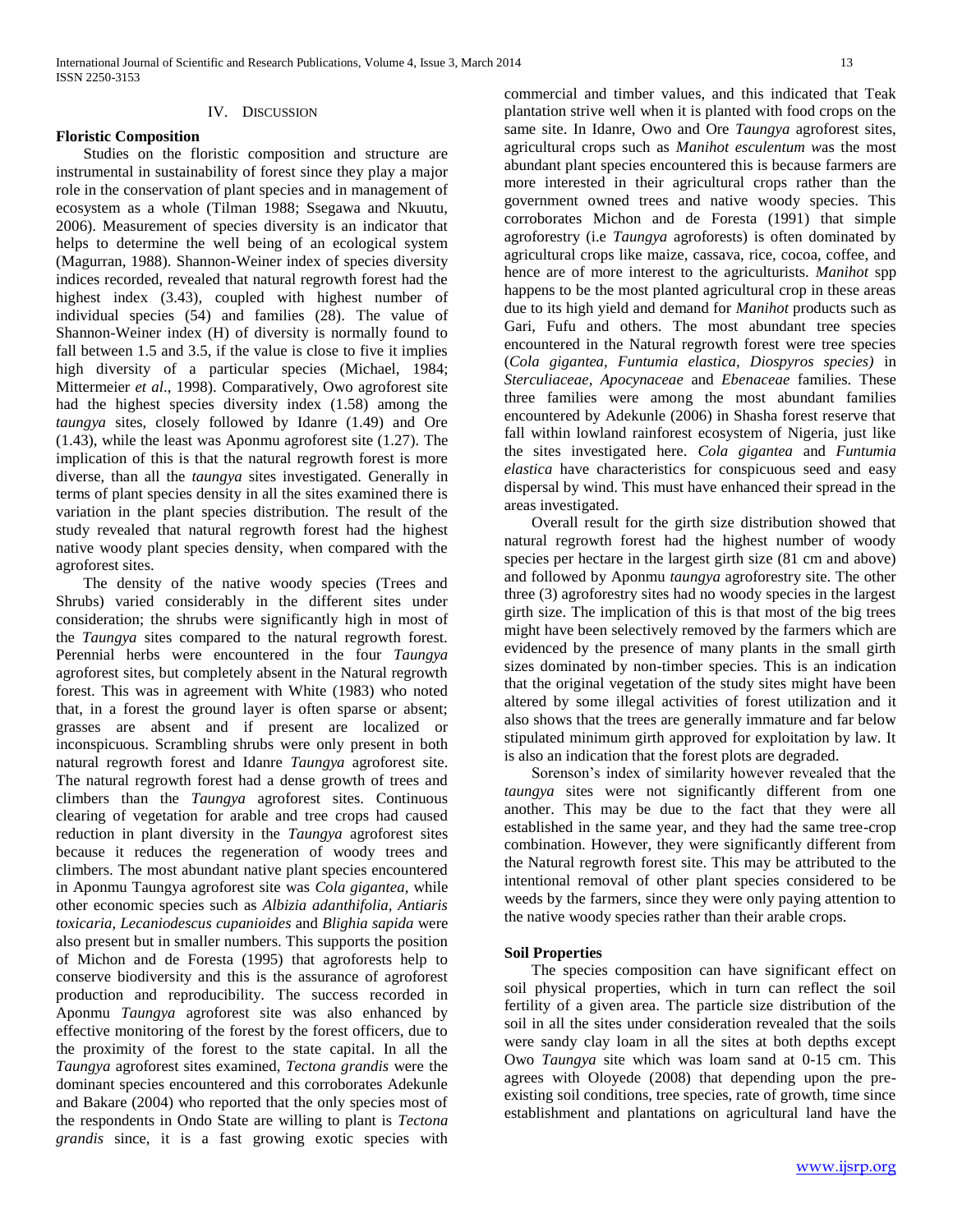potential to change soil properties, either positively or negatively or many have no effect at all.

 The chemical properties of the soil in all the sites under consideration showed that, the pH in all the sites examined ranged from slightly acidic to neutral (6.0 - 7.1) and therefore good for plant growth and development. Although soil pH is often considered as the master variable of soil, its importance in nutrition management cannot be understated. The soil pH is comparatively higher in Aponmu and Owo sites compared to the other three sites. This may be due to leaching of the base elements. Juo and Manu (1996) found that growing vegetation tend to decrease soil pH, with low nutrient stocks. Brandy and Weil (1999) have reported that soil pH is strongly influenced by the nature of the vegetation and the amount of organic matter in the soil especially in the tropical environment. Natural regrowth forest had the highest exchangeable acidity value, coupled with highest sodium and magnesium content at both 0-15 cm and 15-30 cm soil depth compared to the other agroforest sites. This might not be unconnected with the fact that *Tectona grandis* is not a nitrogen fixing tree and instead demand for available nutrients competitively with the planted crops. It is reported that these variation in acidity may be explained from differences in the degree of neutralization of the soil exchange complex (Rhoades and Binkley, 1996). Significantly higher values of organic matter coupled with organic carbon and total nitrogen were recorded in Ore agroforest site and relatively low in Owo *taungya* site at both soil layers compared to other sites. This observation could be attributed to the role of agroforest inconsistent addition of organic matter to the soil through dead and decaying roots. Available phosphorus was significantly higher in Idanre and Ore at both soil surface layers compared to the other sites. This might not be unconnected with the presence of phosphorus fixing species such as *Alchornea cordifolia* in these two sites. This is in conformity with the reports of Kang *et al.* (1984) that some species such as *Alchornea cordifolia* and *Gliricidia sepium* have high phosphorus content and have the potential of fixing phosphorus when present in the soil. Water holding capacity was significantly low in Ore *taungya* site compared to the other sites at both soil layers. This might be as a result of the textural class which are not significantly different in both depths coupled with high organic matter. Overall, the result of soil properties in all the sites examined showed that there is significant difference between the Natural regrowth forest and the four *taungya* agroforest sites.

#### **REFERENCES**

- [1] Adedire, M. O. (2005) Principle and Practice of Agroforestry in Nigeria. In: Strategies and modalities for the implementation of Agroforestry: Sub-component of the national special programme for food security (NSPFS) for project coordinating unit (PCU), Regional coordinators, State Facilitators and Other Support Officers. Lokoja, Kogi State, Nigeria. 23rd – 25th February.
- [2] Adekunle, V. A. J. (2006). Conservation of Tree Species Diversity in Tropical Rainforest Ecosystem of Southwest Nigeria. Journal of Tropical Forest Science (Malaysia) 18(2): 91-101
- [3] Adekunle, V. A. J. and Bakare, Y. (2004). Rural Livelihood Benefits from Participation in Taungya Agroforestry System in Ondo State

Nigeria. Journal of Small-Scale Forest Economic, Management and Policy 3(1): 131- 138.

- [4] Awotoye, O. O., Adebola, S. I. and Matthew, O. J. (2013). The effects of land-use changes on soil properties in a humid tropical location; Little-Ose forest reserve, south-western Nigeria. Research Journal of Agricultural and Environmental Management 2(6): 176-182
- [5] Blake, G. R. and Hartge, K. H. (1986). Bulk density. In: Klute A, editor. Methods of soil analysis. Part1. Physical and mineralogical methods. 2nd ed. Madison (WI): Am.Soc. Agron. p. 363-376.
- [6] Bouyoucus, C. J. (1962) Hydrometer method improved for making particle size analysis of soil. Soil Sci. Soc. Proc. 26: 446-465
- [7] Brady, N. C. and Weil, R. R. (1999) The nature and properties of soils 9th edition. Macmillian Publishing Company New York. 750 p.
- [8] Bremer, E., Janzen, H. H. and Johnson, A. M. (1994). Sensitivity of total light fraction and mineralizable organic matter to management practices in a Lethbridge. J. Soil Sci., 74: 131-138.
- Brown, C. D. and Boutin, C. (2009) Linking past land use, recent disturbance and dispersal mechanism to forest composition. Biological Conservation 142(8): 1647-1656
- [10] Dzwonko, Z. and Gawronski, S. (2002) Effect of litter removal on species richness and acidification of a mixed oak-pine woodland. Biological Conservation 106(3): 389-398
- [11] Gachet, S., Leduc, A., Bergeron, Y., Nguyen-Xuan, T. and Tremblay, F. (2007) Understory vegetation of boreal tree plantations: Differences in relation to previous land use and natural forests. Forest Ecology and Management 242(1): 49-57
- [12] Hardtle, W., von Oheimb, G. and Westphal, C. (2003) The effects of light and soil conditions on the species richness of the ground vegetation of deciduous forests in northern Germany (Schleswig-Holstein). Forest Ecology and Management 182(1-3): 327-338
- [13] Henrik, H., Gaetan, D., Brigitte, B. and Christian, M. (2010). Negative or positive effects of plantation and intensive forestry on biodiversity: A matter of scale and perspective. Forestry Chronicles, 86 (3): 354-364.
- [14] Jordan, C. F., Gajaseni, J. and Watanabe, H. (1992) Taungya: Forest Plantations with Agriculture in Southeast Asia (eds) CAB International, Wallingford, Oxon Ox 10 RDE
- [15] Juo, A. S. R. and Manu, A. (1996). Nutrient effect on modification of shifting cultivation in West Africa. J. Agric., Ecosyst. Environ., 58: 49- 60.
- [16] Kang, B. T., Wilson, G. F. and Lawson, T. L. (1984). Alley cropping: a stable alternative to shifting cultivation. Ibadan, Nigeria: IITA, 22 pp.
- [17] Lemenih, M., Gidyelew, T. and Teketay, D. (2004) Effects of canopy cover and understory environment of tree plantations on richness, density and size of colonizing woody species in southern Ethiopia. Forest Ecology and Management 194(1-3): 1-10
- [18] Magurran, A. E. (1988) Ecological diversity & its measurement. Cambridge press, Cambridge. 179p.
- [19] Mclean, E. O. (1965) Aluminium In: Methods of Soil Analysis (ed. Black, C. A.) 8 Agronomy No. 9, part 2. Amer. Soc. Agronomy, Madison, Wisconsin. pp 978-998
- [20] Michael, F. (1984). Firewood or Hydropower: A case study of rate Rural Energy Markets in Tanzania. The Geographical Journal 1449: 29 – 38.
- [21] Michon, G. and de Foresta, H. (1991) Agroforesteries indonesiennes: systems et approaches. [Indonesian agroforestries: systems and approaches]. Communication to the workshop which I sustainable forest management. Europ. Journal of Wood and Wood Products 58 (3): 196-201
- [22] Michon, G. and de Foresta, H. (1995). The Indonesian agroforest model. In: Halladay, P. and Gilmour Gland, D. A (eds.) Conserving biodiversity outside protected areas: the role of traditional ecosystems. IUCN, Switzaland and Cambridge, UK.
- [23] Mittermeier, R. A., Myers, N., Thomsen, J. B., da Fonseca, G. A. B. and Olivieri, S. (1998). Biodiversity hotspots and majour tropical wilderness areas: approaches to setting conservation priorities. Conservation Biology 12: 516-520.
- [24] Nair, P. K. R. (1993). An introduction to agroforestry. Kluwer academic publishers. 499p
- [25] Nelson, D. W. and Sommers, L. E. (1982). Total carbon, organic carbon and organic matter. In: Page, A. L., Miller, R. H. and Keeney, D. R.